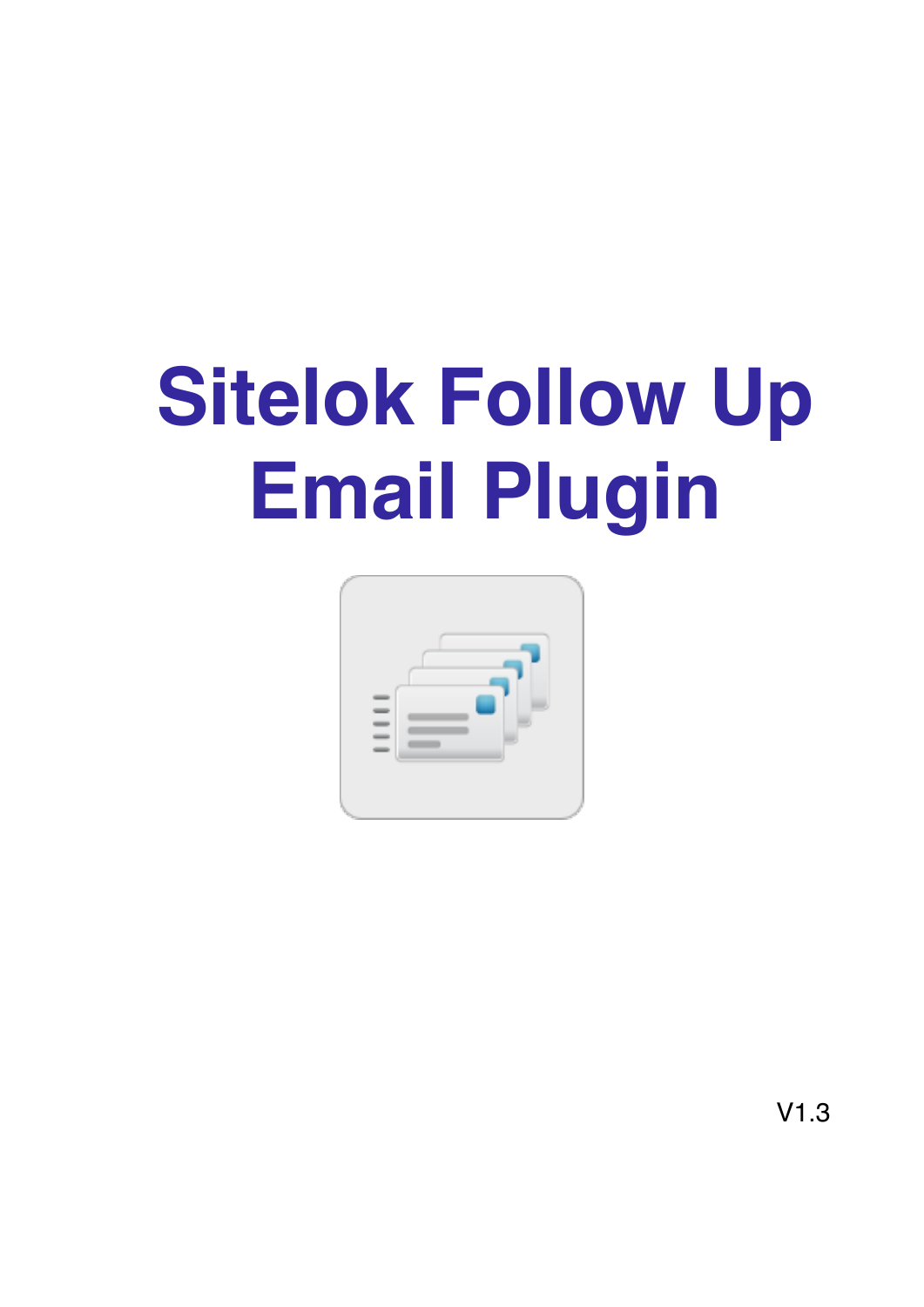#### **Sitelok Follow Up Email Plugin**

Copyright 2014-2022 Vibralogix. All rights reserved.

This document is provided by Vibralogix for informational purposes only to licensed users of the Sitelok product and is provided on an 'as is' basis without any warranties expressed or implied.

Information in this document is subject to change without notice and does not represent a commitment on the part of Vibralogix. The software described in this document is provided under a license agreement. The software may be used only in accordance with the terms of that license agreement. It is against the law to copy or use the software except as specifically allowed in the license.

It is the users responsibility to ensure the suitability of the product before using it. In no circumstances will Vibralogix be responsible for any loss or damage of data or programs as a result of using the product. Your use of the product implies acceptance of these terms.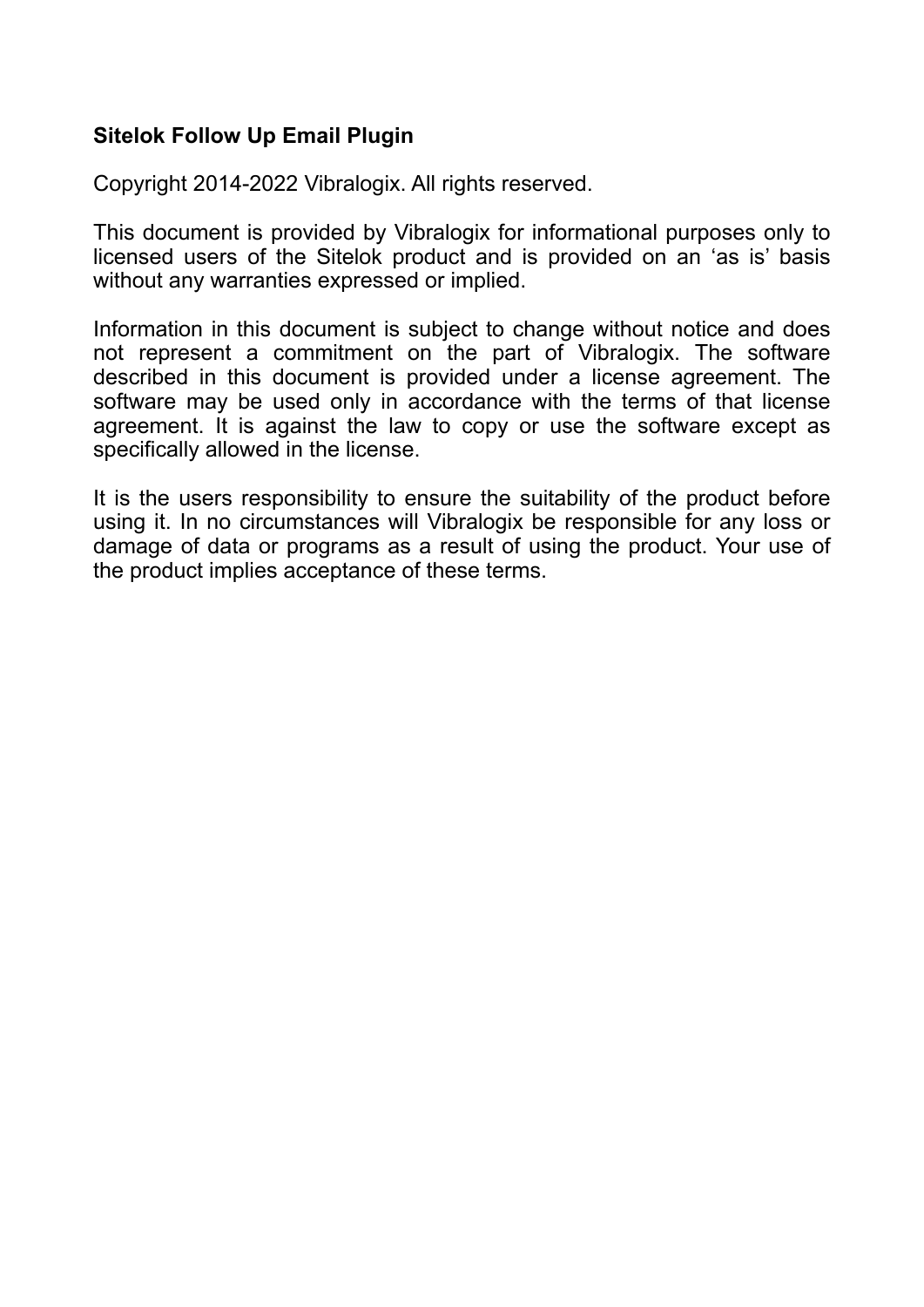## **Contents**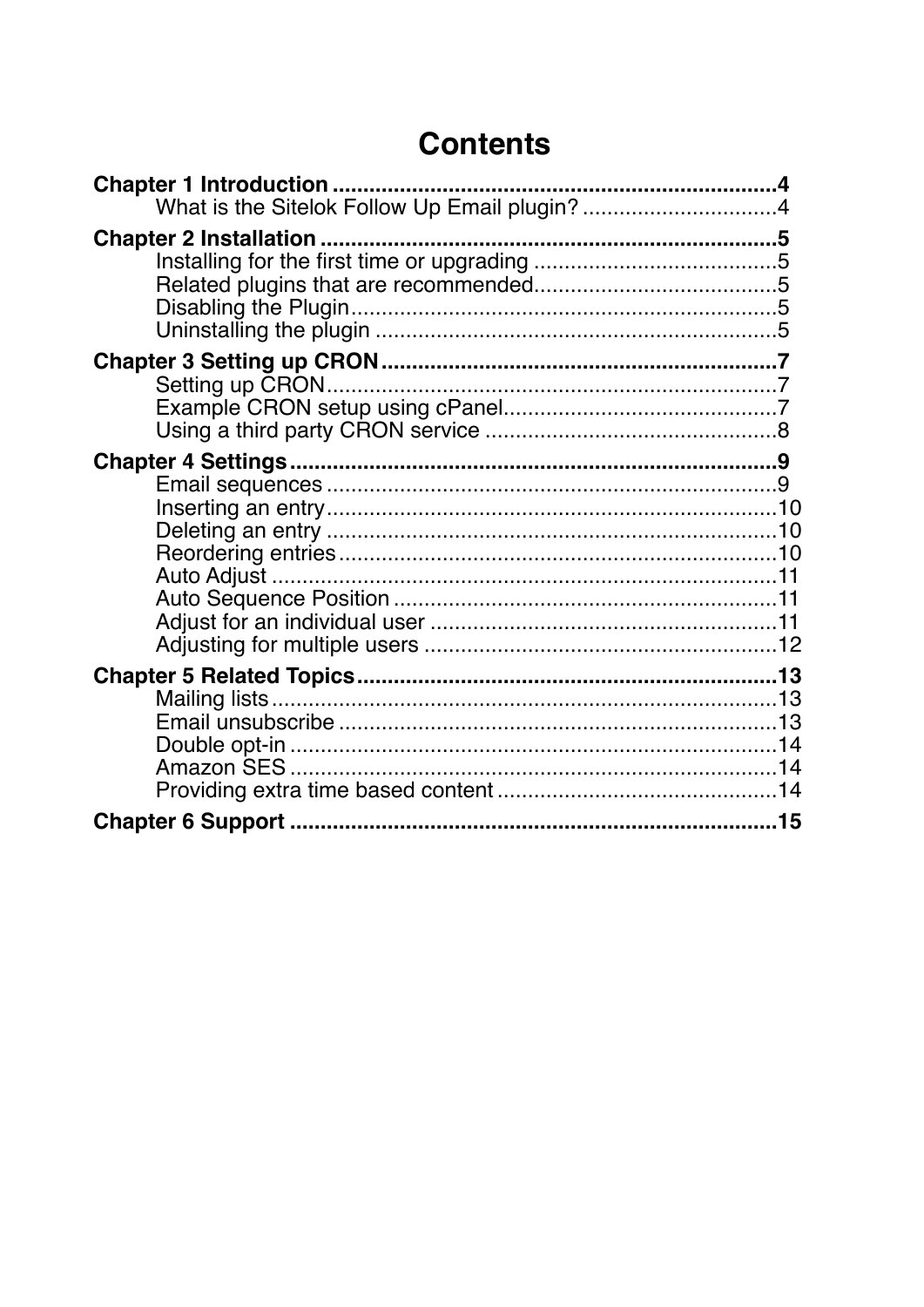# <span id="page-3-0"></span>**Chapter 1 Introduction**

## <span id="page-3-1"></span>**What is the Sitelok Follow Up Email plugin?**

The Follow Up Email plugin can automatically send a sequence of emails to users after they join usergroups (like an auto responder service). So for example you could set it up so that when users join the SILVER usergroup they are sent a welcome message on day 1, a news email 7 days later and then an upgrade to GOLD offer 30 days after that. You can setup any number of emails in the sequence for each user group as well as a global sequence that is sent to all users. You can also set emails so that they are only sent out if a user is or is not a member of another group. So for the upgrade to GOLD message in our example we could choose to only send that if the user has not already upgraded to GOLD.

If you use Linklok to sell downloads then you can easily use this plugin to create product related email sequences.

This plugin requires the use of CRON on your server to be able to perform tasks at specific times. You should check with your hosting provider that CRON is supported and for details about how to set it up. You can also use third part cron services such as SetCronJob (<http://www.setcronjob.com> )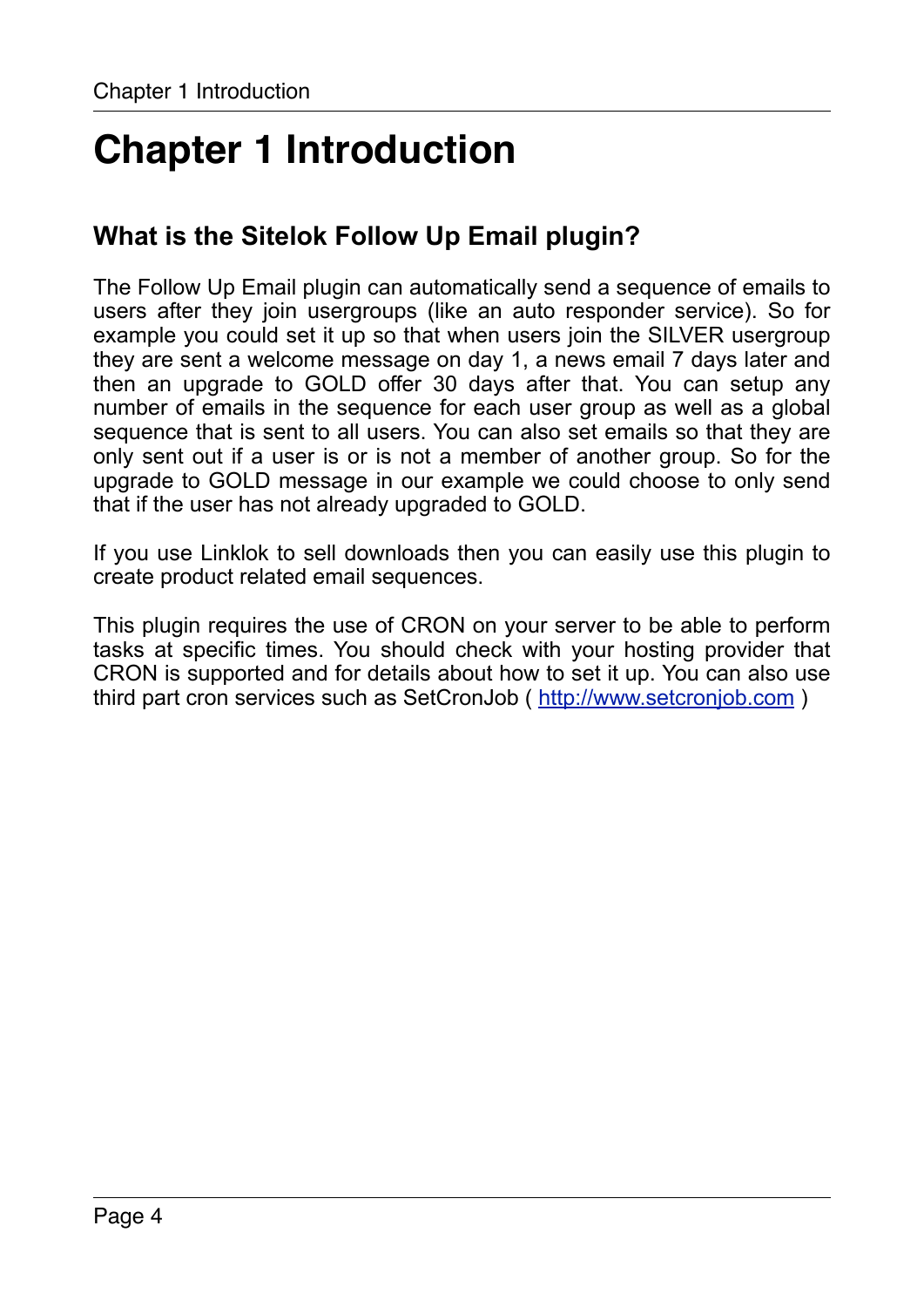# <span id="page-4-0"></span>**Chapter 2 Installation**

## <span id="page-4-1"></span>**Installing for the first time or upgrading**

- 1) Extract the contents of the zip file to your PC.
- 2) Copy slcronhandler.php to the slpw folder (overwrite if it exists)
- 3) Upload the plugin followupemail folder to your existing Sitelok slpw folder using FTP. There are no special permissions required on most servers.
- 4) Login to the Sitelok control panel.
- 5) Open the following URL in the browser

http://www.yoursite.com/slpw/plugin\_followupemail/install.php

which will start the installation process. If all is well you will be taken to the plugin preferences page where you will see the plugin listed.

If you have any problems with installation please let us know so that we can help you.

## <span id="page-4-2"></span>**Related plugins that are recommended**

We recommend using our Email Unsubscribe plugin so that users can have the option to opt out of receiving emails. You may also find the Amazon SES plugin useful as it allows emails to be sent via SES which provides a high level of reliability an deliverability.

## <span id="page-4-3"></span>**Disabling the Plugin**

To disable the Follow Up Email plugin select **Plugin Preferences** in the **Plugin** menu option of Sitelok. Uncheck the enable box for the plugin and click the **Save** button. You can enable it again in the same way.

### <span id="page-4-4"></span>**Uninstalling the plugin**

To permanently remove the plugin and its settings follow these steps.

- 1) Disable the plugin as above.
- 2) Click the delete icon next the plugin in the disabled plugins section.
- 3) Confirm the action in the alert box.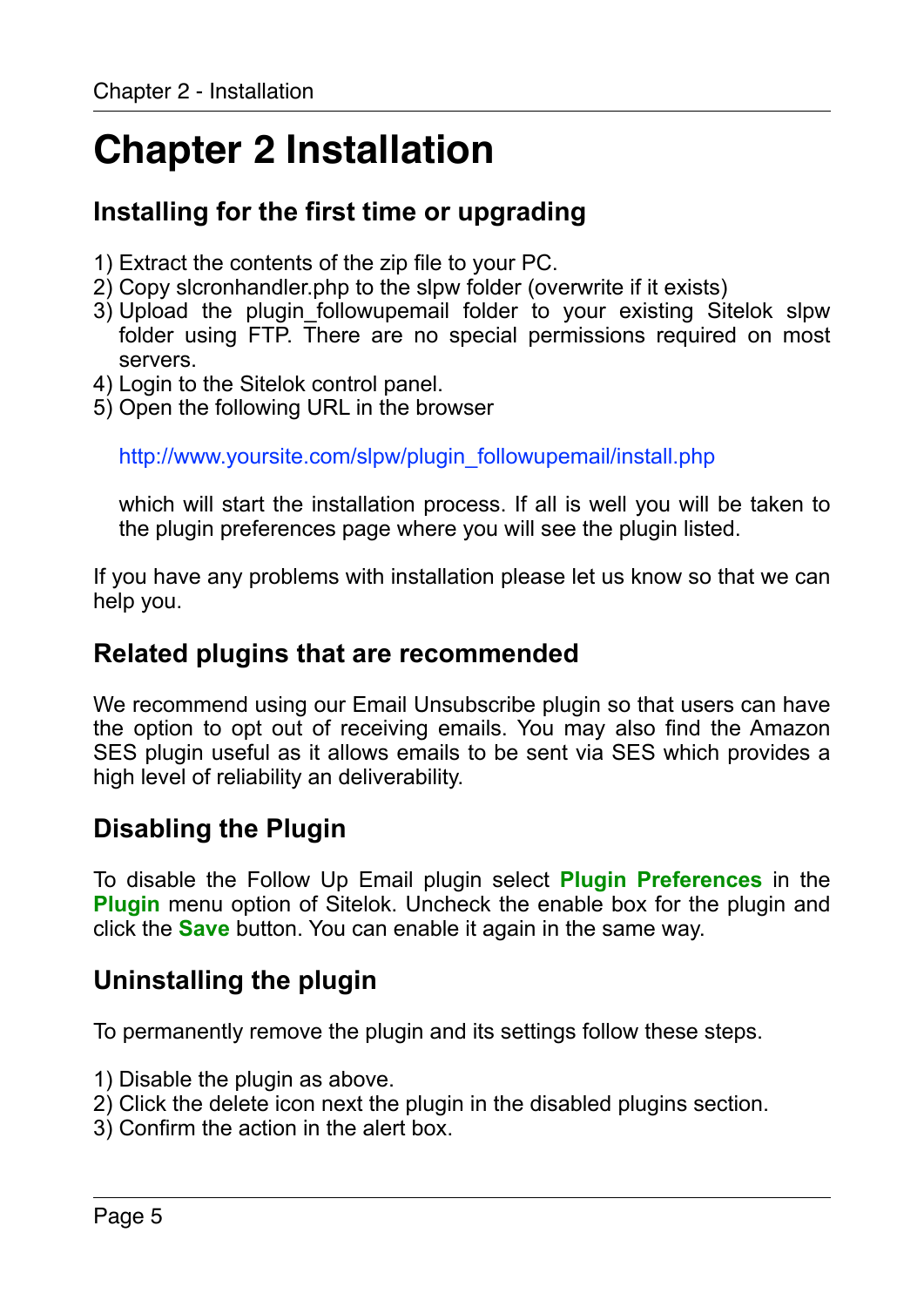If the plugin is uninstalled successfully you will be returned to the plugin preferences page.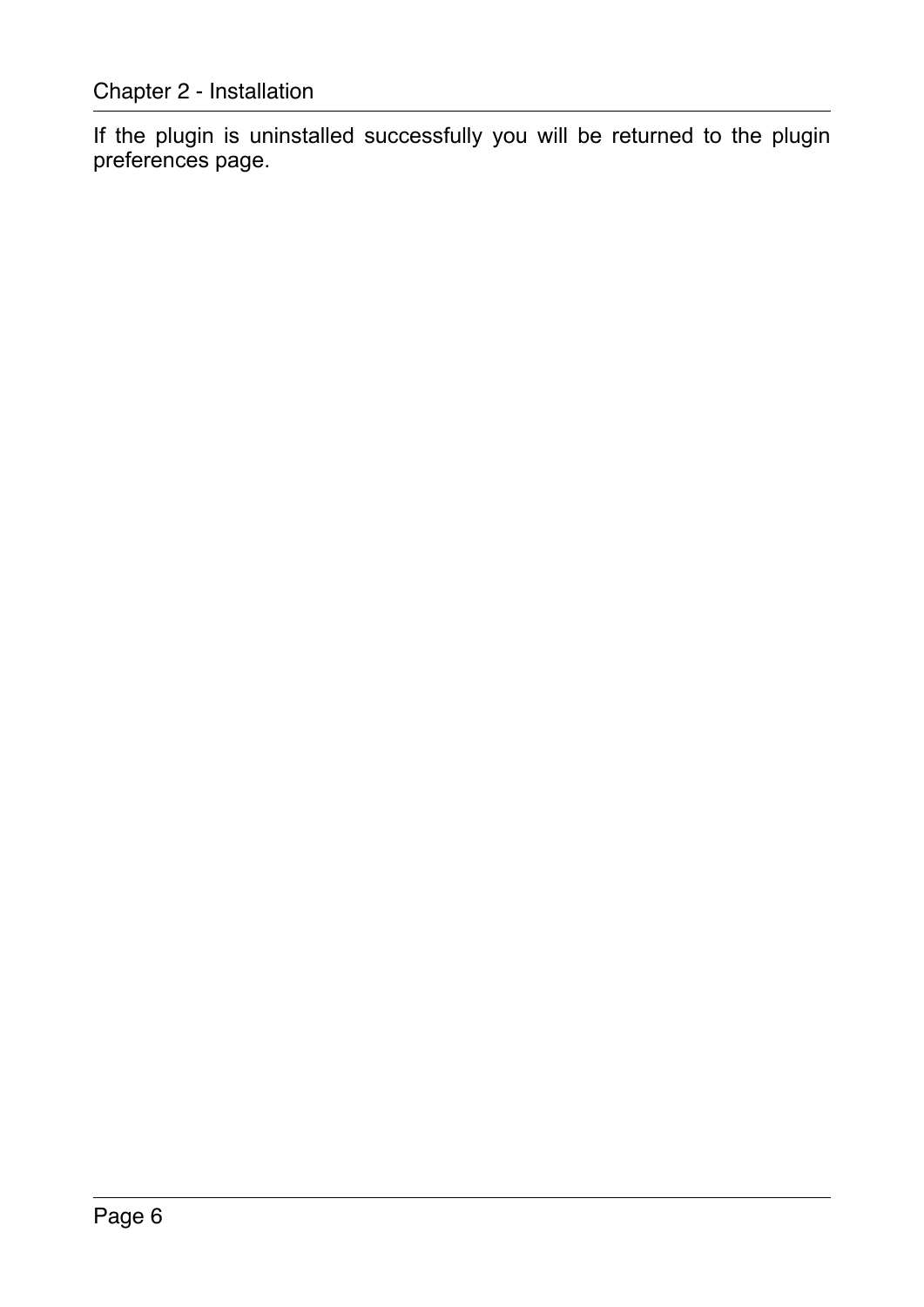# <span id="page-6-0"></span>**Chapter 3 Setting up CRON**

## <span id="page-6-1"></span>**Setting up CRON**

If you have already setup CRON for another Sitelok plugin you can ignore this chapter.

Normally servers process pages or perform actions when a user visits them but for this plugin we need to have a way for emails to be sent out at specific times in the future. To handle situations like this most servers have a service called CRON which can be used to call a file or page at regular intervals.

How CRON is setup is specific to each server so you may need to ask your hosting provider for help. The basic idea is to have the file slcronhandler.php called every 5 minutes so that it can determine if any tasks need to be performed. To get the file path or URL (which one is used depends on your server) open the plugin settings page in the Plugins menu and scroll down the page to the CRON Settings section.

#### **CRON** settings

Ensure that you have CRON setup to call the handler every 5 minutes using the file path or URL below (depending on your server setup). CRON only needs to be setup once for all plugins that use it.

#### **File path**

/home/server1/public\_html/slpw/slcronhandler.php auth=c662a1f946a25a308cee70475c568d23

#### URL

http://www.yoursite.com/slpw/slcronhandler.php?auth=c662a1f946a25a308cee70475c568d23

#### <span id="page-6-2"></span>**Example CRON setup using cPanel**

If your hosting uses the popular cPanel control panel then you can usually setup CRON as follows.

- 1) Login to cPanel and click the Cron Jobs icon.
- 2) In the minutes field enter \*/5
- 3) In the hour, day, month and weekday fields enter \*
- 4) In the command field enter /usr/local/bin/php followed by a space and then the file path from the plugin page.

It should look something like this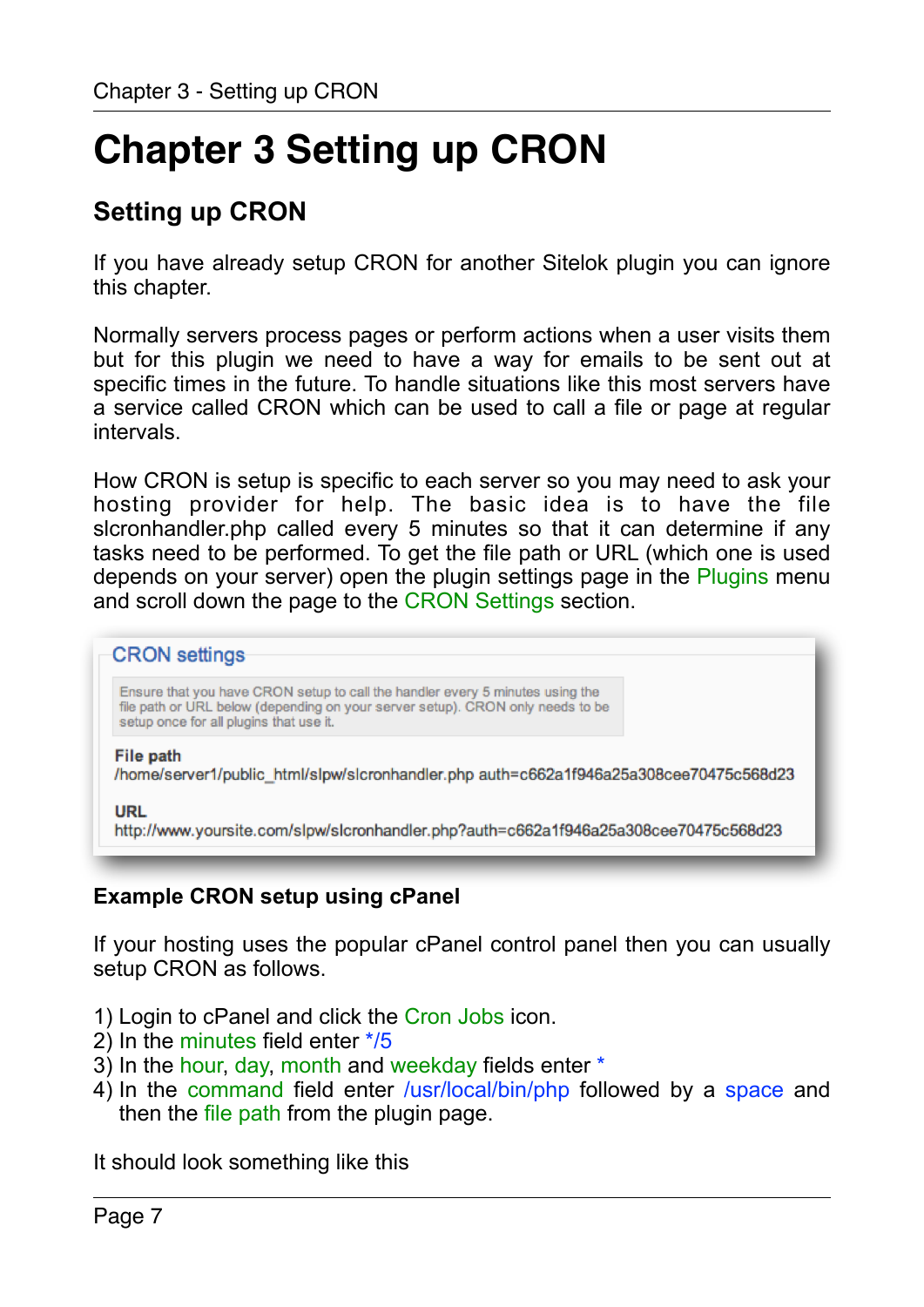| Common<br>Settings: | Every 5 minutes $(*/5 ***)$ $*$              |         |
|---------------------|----------------------------------------------|---------|
| Minute:             | Every 5 minutes (*/5)<br>*/5                 | Ø<br>÷  |
| Hour:               | Every hour (*)<br>$\star$                    | Ø       |
| Day:                | Every day (*)<br>$\star$                     | ø<br>÷  |
| Month:              | Every month (*)<br>*                         | c<br>÷. |
| Weekday:            | Every weekday (*)<br>$\star$                 | ÷       |
| Command:            | /usr/local/bin/php /home/server1/public_ht ? |         |

Click Add New Cron Job to enable it.

#### <span id="page-7-0"></span>**Using a third party CRON service**

If your hosting provider doesn't support CRON there are a number of third party services that can simulate CRON calls. Sitelok should work fine with these systems. For example SetCronJob ( <http://www.setcronjob.com>) allows you to enter a URL to be called at a fixed period. For use with Sitelok their Silver plan (currently \$10 per year) should be ideal. Just set the URL to call to the URL provided on the plugin page and set When to call to 5 minutes

| Edit CronJob       | $\times$                                                             |
|--------------------|----------------------------------------------------------------------|
| <b>URL</b> to call | http://www.yoursite.com/slpw/slcronhandler.php?auth=c662a1f946a25a30 |
| When to call       | © Details<br>Every 5 minutes<br>$\frac{\triangle}{\mathbf{v}}$       |
|                    | <b>☆ More options</b>                                                |
|                    | Save CronJob<br>Cancel                                               |
|                    |                                                                      |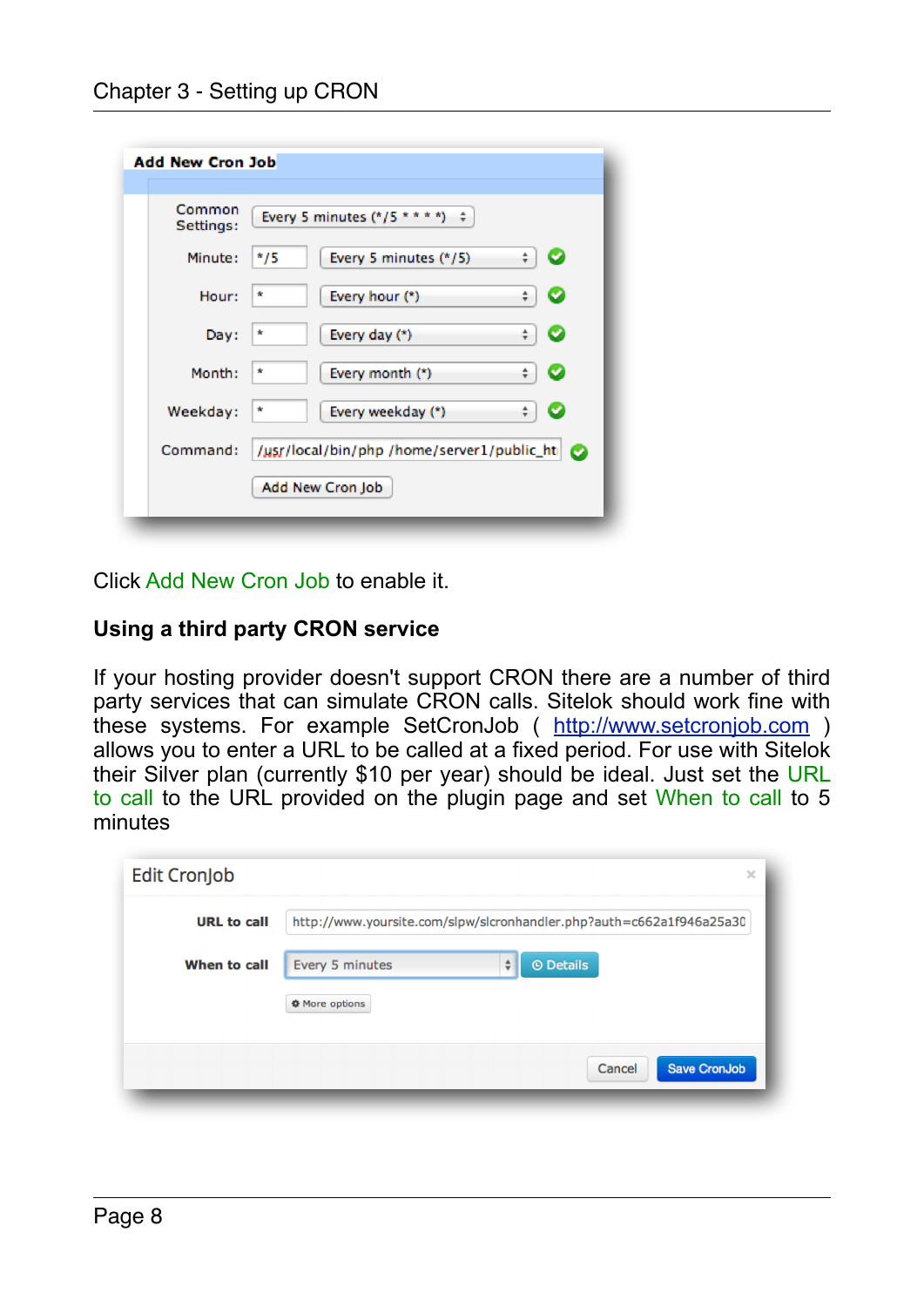# <span id="page-8-0"></span>**Chapter 4 Settings**

## <span id="page-8-1"></span>**Email sequences**

Click the Follow Up Email option in the Plugins menu to display the settings.



In the first section you will see a list of the usergroups you have defined. To create an email sequence list just click the  $\triangle$ icon to display the email list page for the usergroup.

| <b>GOLD</b>                                                                                                                                                                                                                                                                     |              |           |
|---------------------------------------------------------------------------------------------------------------------------------------------------------------------------------------------------------------------------------------------------------------------------------|--------------|-----------|
| On this page you can define a sequence of follow up emails to be sent to members<br>of this usergroup. Each entry is processed after the defined period has elapsed<br>since the previous entry. The period set for the first entry is since the user joined<br>that usergroup. |              |           |
| don't send email<br>days<br>÷                                                                                                                                                                                                                                                   | no condition | $+ 8 + 1$ |

To setup your first email enter the period of time since joining the usergroup the email should be sent, the template to send and any condition based on them belonging or not belonging to another usergroup.

To add the next email in the sequence click the  $\pm$ icon. The time period you enter is the time since the last entry in the sequence was processed (even if no email was sent).

You can add as many entries as you need.

Remember to click the **Save** button to save any changes to the list.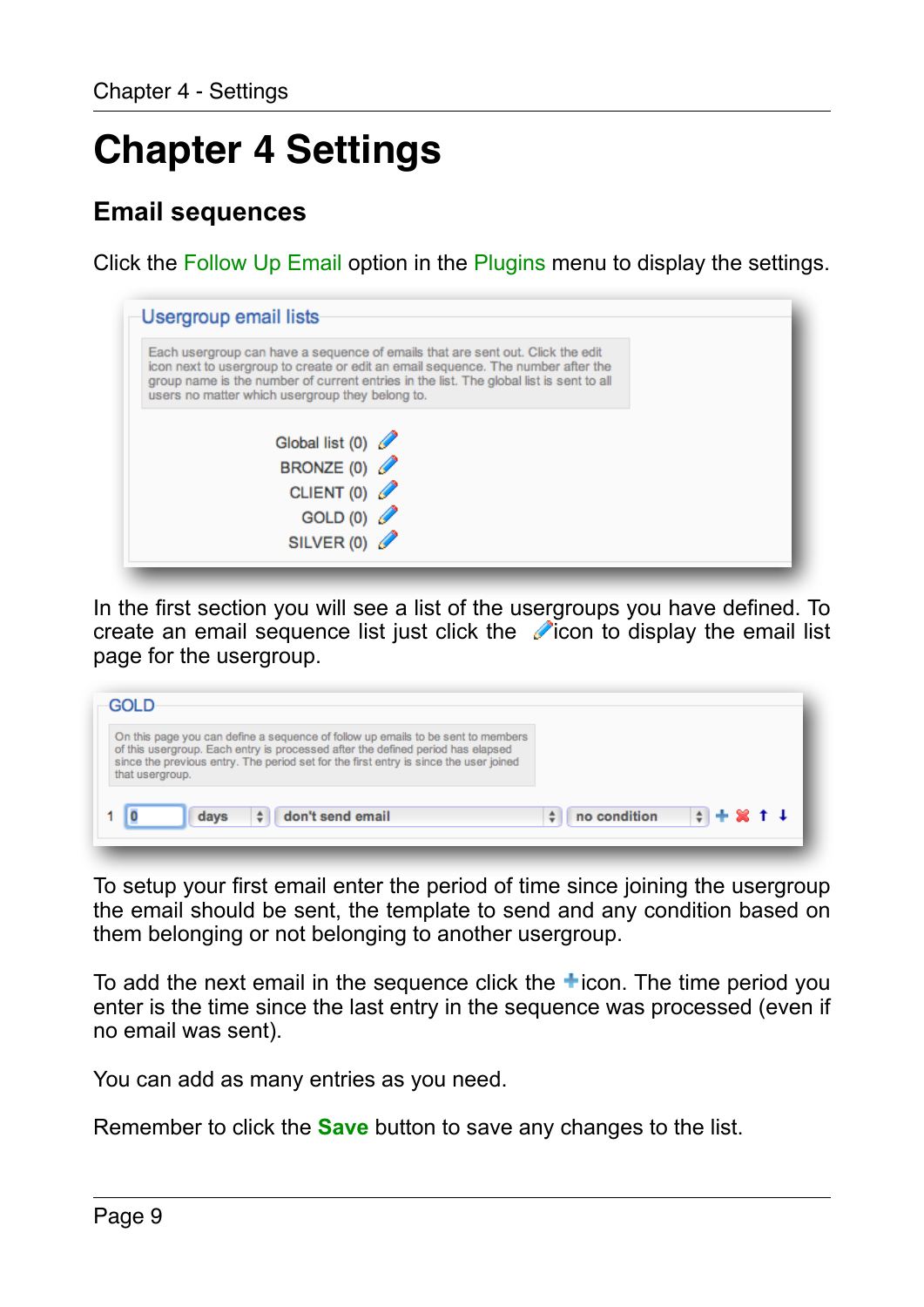**Important** Users will only trigger the email sequence when they join the related group (or create an account for the global group). Users that are already a member of a usergroup when you install the plugin will not get the email sequence. If you wish existing members to start the sequence as if they just joined you can adjust their sequence position as described later.

Also be careful if you import users into Sitelok as they will start to receive the appropriate email sequence. To stop a large number of emails being sent out at the same time its best to handle large imports of users in batches over several days.

#### <span id="page-9-0"></span>**Inserting an entry**

If you need to insert an entry between two others then click  $\pm$  on the entry above where you want to insert. Remember to click the **Save** button to save any changes to the list.

Beware that inserting an entry to an existing list has an impact on users already part way through the sequence. To solve this Sitelok will attempt to adjust each affected users email count to handle inserted emails unless you choose to handle this manually (see Auto Adjust).

#### <span id="page-9-1"></span>**Deleting an entry**

To delete an entry click the  $\triangle$  icon next to the entry. If the entry is the only one then the sequence will be considered empty. Remember to click the **Save** button to save any changes to the list.

Beware that deleting an entry in an existing list can have an impact on users already part way through the sequence. To solve this Sitelok will attempt to adjust each affected users email count to handle deleted emails unless you choose to handle this manually (see Auto Adjust).

#### <span id="page-9-2"></span>**Reordering entries**

You can use the  $t \downarrow$  icons to move entries up and down the list. Remember to click the **Save** button to save any changes.

Beware that moving an entry in an existing list can have an impact on users already part way through the sequence as their position will remain the same.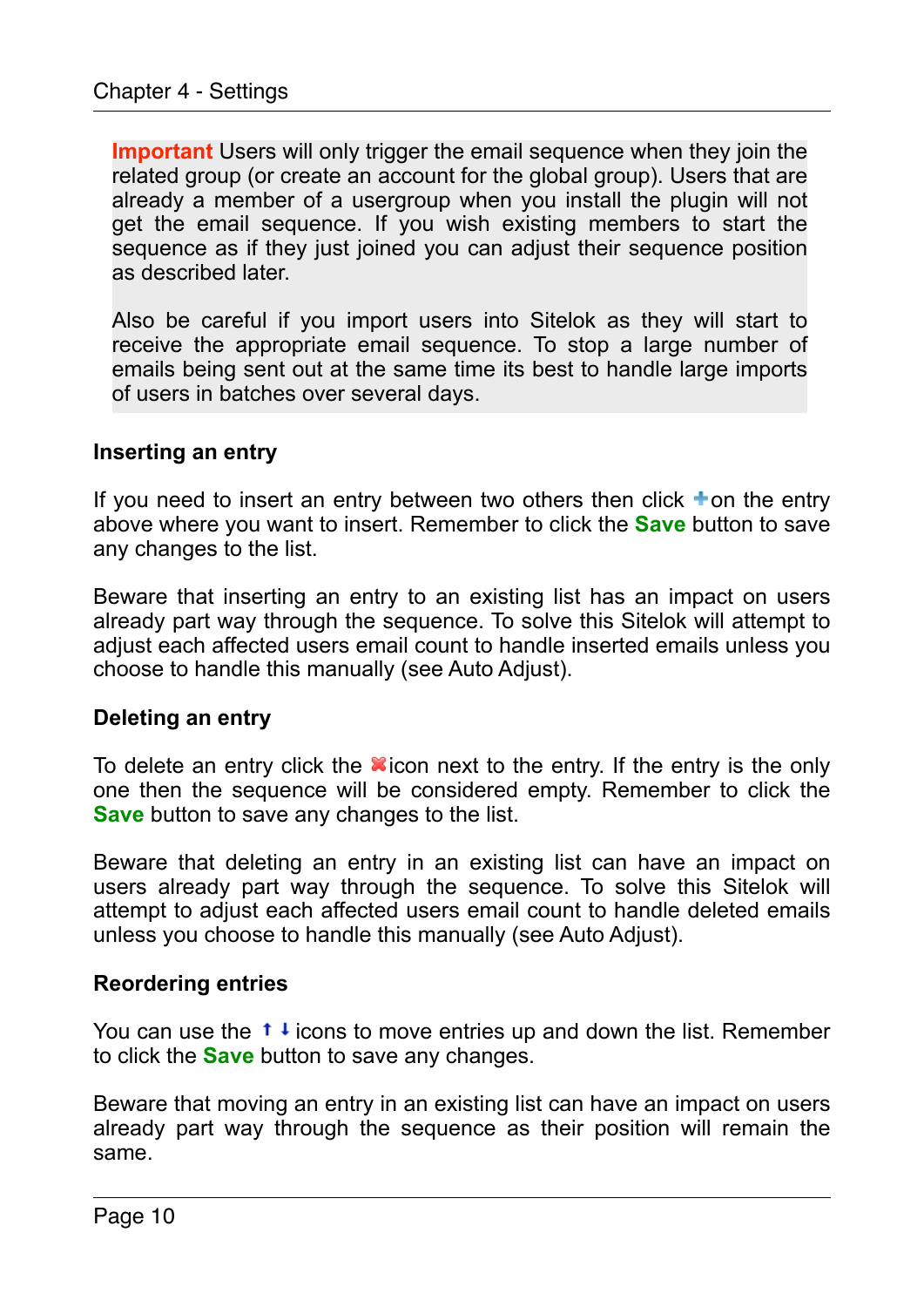#### <span id="page-10-0"></span>**Auto Adjust**

Inserting or deleting entries in an existing sequence can have an impact on users already part way through the sequence.

For example if you insert a new email between email1 and email2 then the existing email2 will become email3. Users who have just been sent email2 would receive it again (as email3).

To solve this Sitelok will attempt to adjust each affected users email count to handle the changes.

If you prefer to manually adjust users positions in a sequence when you adjust a list then just uncheck the **Auto Adjust** checkbox before saving the changes. You can then either adjust users individually by clicking the  $\boxplus$  icon next to the user on the main admin page or use the Adjust Sequence Position tool on the plugin settings page to handle multiple users (see later).

*We noticed that at least one of the big name auto responder subscription services doesn't automatically handle changes to the email sequence and expects users to manually adjust each members count individually. There isn't even an option to adjust multiple users (there maybe 1000's) so they suggest calling them up so they can do that for you!!!* 

## <span id="page-10-1"></span>**Auto Sequence Position**

For each Sitelok user we store the list sequence position they are at for each usergroup email list. There maybe occasions when you want to adjust this for one or more users.

#### <span id="page-10-2"></span>**Adjust for an individual user**

To adjust the position for an individual user click the icon next to the user on the main admin page.

|                              | Here you can view and edit the users current position in each email list. The value<br>is the last entry processed. Setting to 0 would start the list sequence and setting to |
|------------------------------|-------------------------------------------------------------------------------------------------------------------------------------------------------------------------------|
| current entries in the list. | -1 would disable the list for this user. The number in brackets is the number of                                                                                              |
|                              | GOLD (6)                                                                                                                                                                      |
|                              | SILVER (4)                                                                                                                                                                    |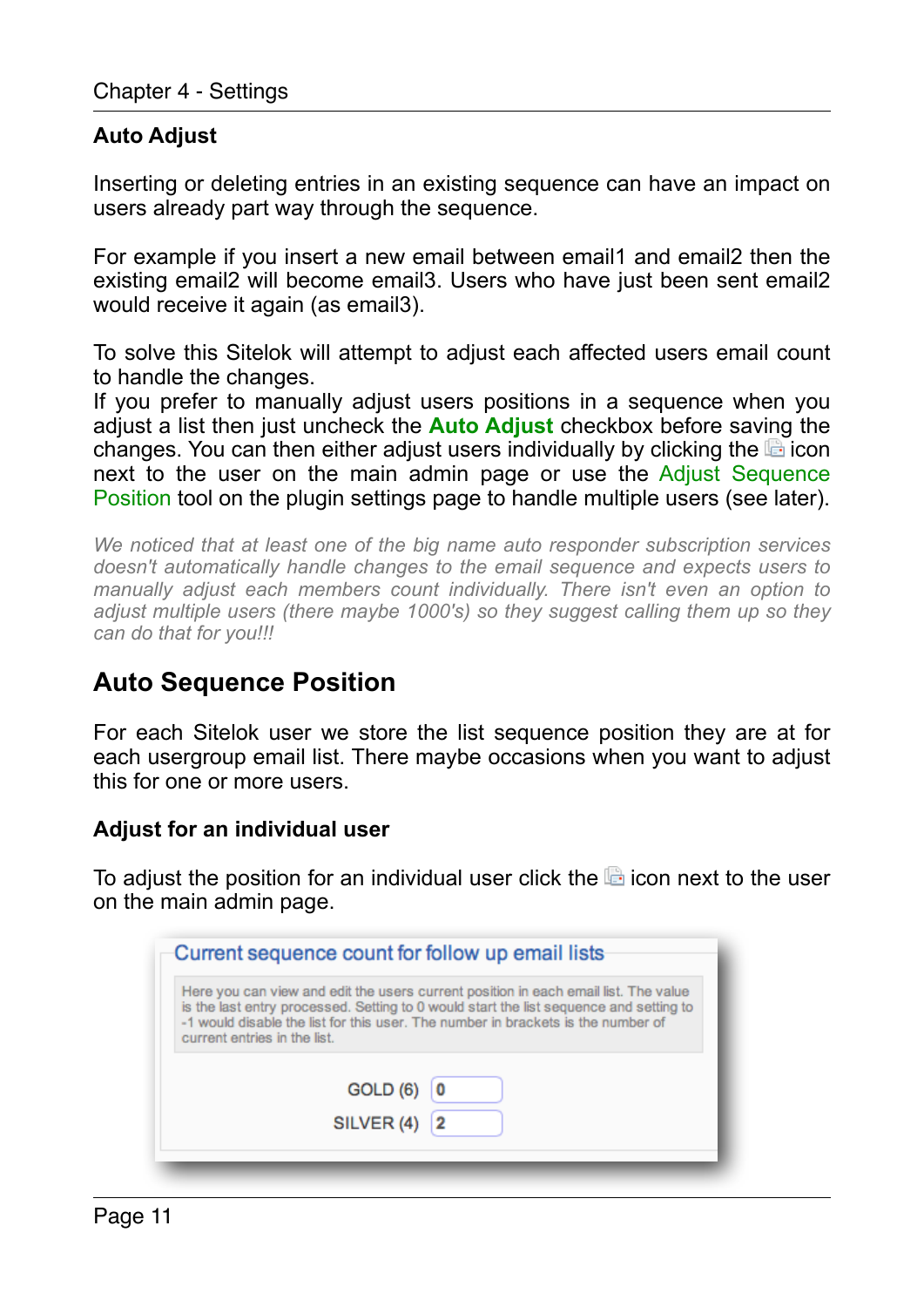#### Chapter 4 - Settings

Here you can set the position count for each usergroup list (and global list if used). The position refers to the last entry processed. Setting 0 will cause the user to start the list again. Setting to the last entry in the list will leave the user waiting until you add a new entry. Setting -1 will disable the user from receiving emails from the list.

#### <span id="page-11-0"></span>**Adjusting for multiple users**

To make it easier to adjust the list sequence position for multiple users we have provided a tool on the plugin settings page.

| can do this per list for all users, selected users or users with a certain current<br>position. The position (count) stored indicates the last entry in the list that was<br>processed. Position 0 means the user will start from the first entry in the list.<br>Position -1 disables the list for the user. This is an advanced feature so please<br>make sure you understand what you are doing before using it. | If required you can adjust users current position (count) in an email sequence. You |
|---------------------------------------------------------------------------------------------------------------------------------------------------------------------------------------------------------------------------------------------------------------------------------------------------------------------------------------------------------------------------------------------------------------------|-------------------------------------------------------------------------------------|
| Adjust these users<br>For usergroup list<br>Adjustment<br>Only those with position                                                                                                                                                                                                                                                                                                                                  | All<br><b>GOLD</b><br><b>Set to</b><br>All $\div$<br>Adjust                         |

Using this tool you can adjust users position count.

| <b>Adjust these users</b> | Select all to adjust all users for the select          |
|---------------------------|--------------------------------------------------------|
|                           | usergroup or selected to adjust only users             |
|                           | currently selected.                                    |
| For usergroup list        | Select the list position count to adjust               |
| Adjustment                | You can set the position to a fixed count or           |
|                           | increment/decrement the existing count.                |
| Only those with position  | Here you can add a condtion for thw adjustment.        |
|                           | For example you may want to only increment             |
|                           | users at position 2 (use =) or 3 or higher (use $>=$ ) |
|                           | or 5 or lower (use $\le$ =).                           |

Be very careful when using this tool.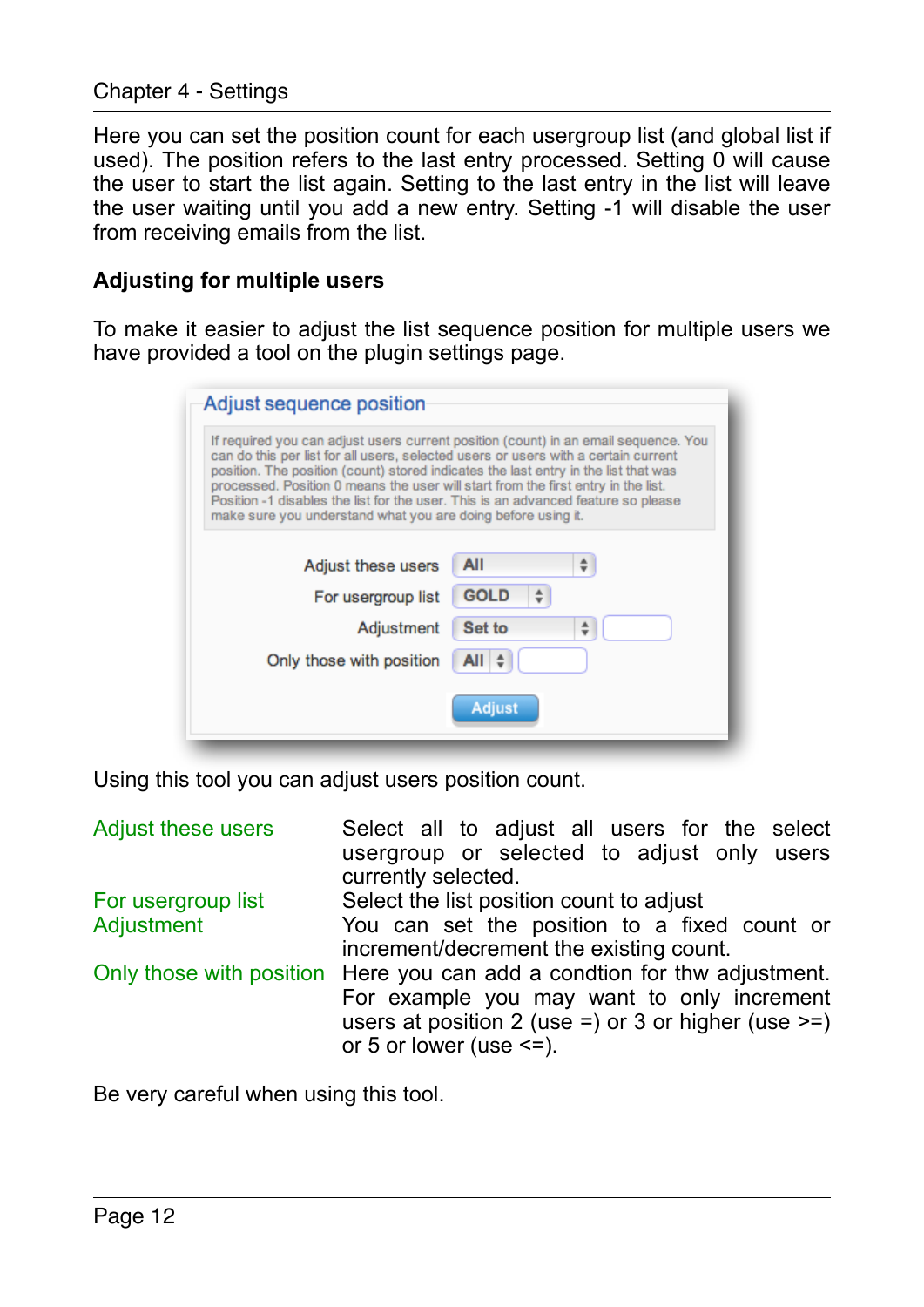# <span id="page-12-0"></span>**Chapter 5 Related Topics**

There are many ways to use the plugin but here are some ideas and tips.

## <span id="page-12-1"></span>**Mailing lists**

Primarily Sitelok is a membership system but it can be used to handle mailing lists as well by creating usergroups that are for mailing list access only. So for example you could add a registration form to your site that collects a name, email address (and any other details) and then adds the user to a usergroup used as a mailing list. The usergroup doesn't necessarily need to be used for any site content.

There is one issue when using a registration form in this way. If a user visits your site and signs up to your mailing list and then returns and tries to register for membership (or signup for a different mailing list) then the registration form will report that the email has already been used. This is necessary as it wouldn't be secure to allow the updating of a Sitelok account in this way.

The issue described above doesn't apply if the user uses a payment plugin (like Paypal or 2CO) to get membership as it can update the existing account if you select the option to search for an existing email.

The best way to handle this situation is to issue a password during the initial signup to your mailing list. This can be used to access an update profile form where the user can update their details and also add or remove themselves from mailing lists (usergroups) if you offer more than one. See the 'User Profile Page' chapter of the main Sitelok manual for details about adding and removing usergroups. Of course you should make sure mailing list only usergroups only provide access to this update form and not your members only content.

## <span id="page-12-2"></span>**Email unsubscribe**

You should always provide a way for users to unsubscribe to emails. We recommend installing the Email Unsubscribe plugin for Sitelok as this provides an easy way for users to block all emails if they don't want them. This is a one click link in the email and doesn't require the user to login. Such an unsubscribe link is important as it allows users to stop all emails but you may also like to provide users a less drastic way to add or remove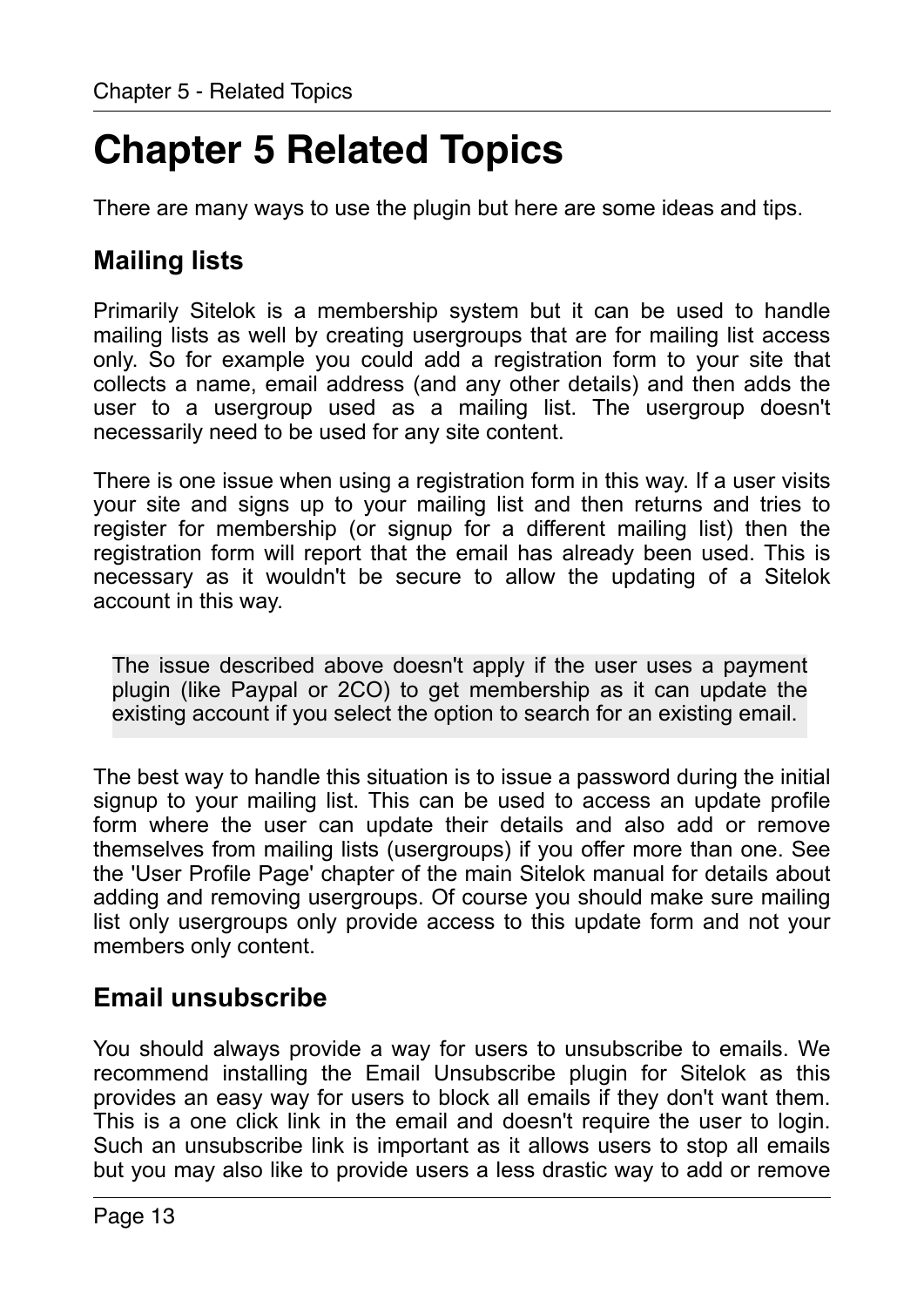themselves from specific mailing list usergroups as well. You can do this using the update profile form as mentioned earlier.

## <span id="page-13-0"></span>**Double opt-in**

It is generally accepted that when users signup or pay for membership that they may be sent emails associated with the membership. However it is important to ensure the email account is actually owned by the user before you start sending emails to the address. For example the email template sent to the user during registration could contain a confirmation link that the user clicks to enable a Sitelok account which proves they have access to the email account. This would use the **!!!approve(** )!!! link. Other options include using links in the email that allow the user to add or remove themselves from specific usergroups such as !!!removegroup( )!!!. See the main Sitelok manual for more details.

The Email Unsubscribe plugin also has an opt-in link option.

## <span id="page-13-1"></span>**Amazon SES**

Most hosting servers have limitations in place for sending emails. Also emails sent from hosting servers (especially shared hosting) are more likely to be spam filtered on the client side. One service that is worth checking if you send a lot of email is Amazon SES -<http://aws.amazon.com/ses/>

This service allows you to send bulk email cheaply and reliably. We have a plugin that can route Sitelok email via Amazon SES and can also flag user accounts which are getting bounces or complaints. When combined with the email unsubscribe plugin those accounts can be automatically blocked from being sent further emails too.

### <span id="page-13-2"></span>**Providing extra time based content**

You can use follow up emails to provide a simple time based content system. For example when a user registers or pays you could initially add them to the BRONZE usergroup. In a follow up email set to go out 30 days after joining you could provide a link which adds them to the SILVER usergroup. After another period of time you could use the next follow up email to add them to the GOLD usergroup.

In a similar way you could provide extra content to entice a user to click a link to read more. Many scenarios could be setup like this.